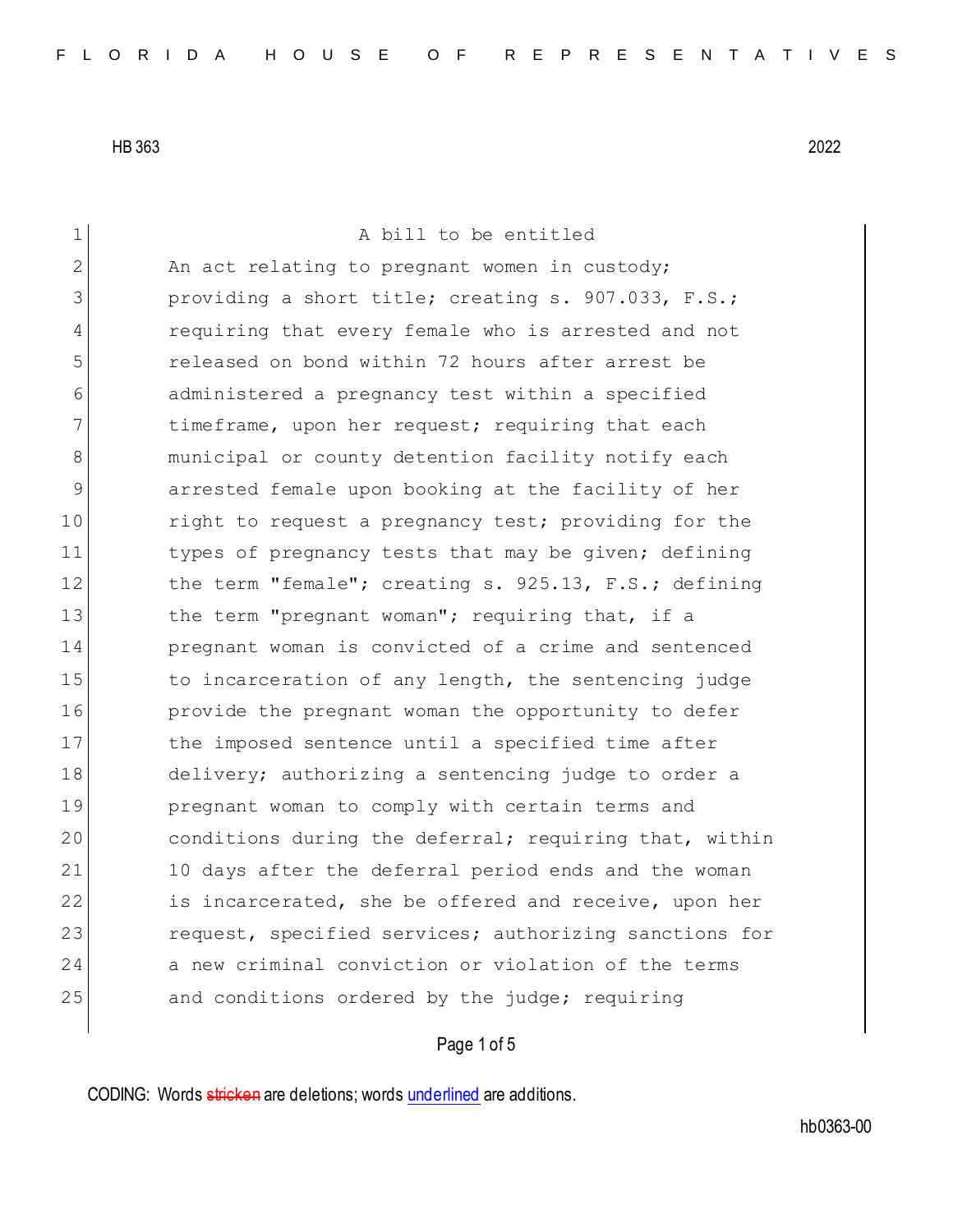| 26 | municipal and county detention facilities to collect             |
|----|------------------------------------------------------------------|
| 27 | and report to the Department of Corrections, and the             |
| 28 | department to collect from its own institutions,                 |
| 29 | specified information; requiring the department to               |
| 30 | quarterly compile and publish the information on its             |
| 31 | public website; providing requirements for publishing            |
| 32 | such information; providing an effective date.                   |
| 33 |                                                                  |
| 34 | Be It Enacted by the Legislature of the State of Florida:        |
| 35 |                                                                  |
| 36 | Section 1. This act may be cited as "Ava's Law."                 |
| 37 | Section 2. Section 907.033, Florida Statutes, is created         |
| 38 | to read:                                                         |
|    |                                                                  |
| 39 | 907.033 Pregnancy testing of female arrestees.-Every             |
| 40 | female who is arrested and not released on bond within 72 hours  |
| 41 | after arrest must, upon her request, be administered a pregnancy |
| 42 | test by the municipal or county detention facility as defined in |
| 43 | s. 951.23 where she is being held within 24 hours after the      |
| 44 | request. Upon her booking into the facility, the facility must   |
| 45 | notify each such arrestee of her right to request a pregnancy    |
| 46 | test 72 hours after arrest if she is still in custody. The       |
| 47 | pregnancy test may be conducted through urine or blood tests, by |
| 48 | ultrasound scan, or by any other standard pregnancy testing      |
| 49 | protocols adopted by the facility. As used in this section, the  |
| 50 | term "female" includes a juvenile or adult woman.                |

## Page 2 of 5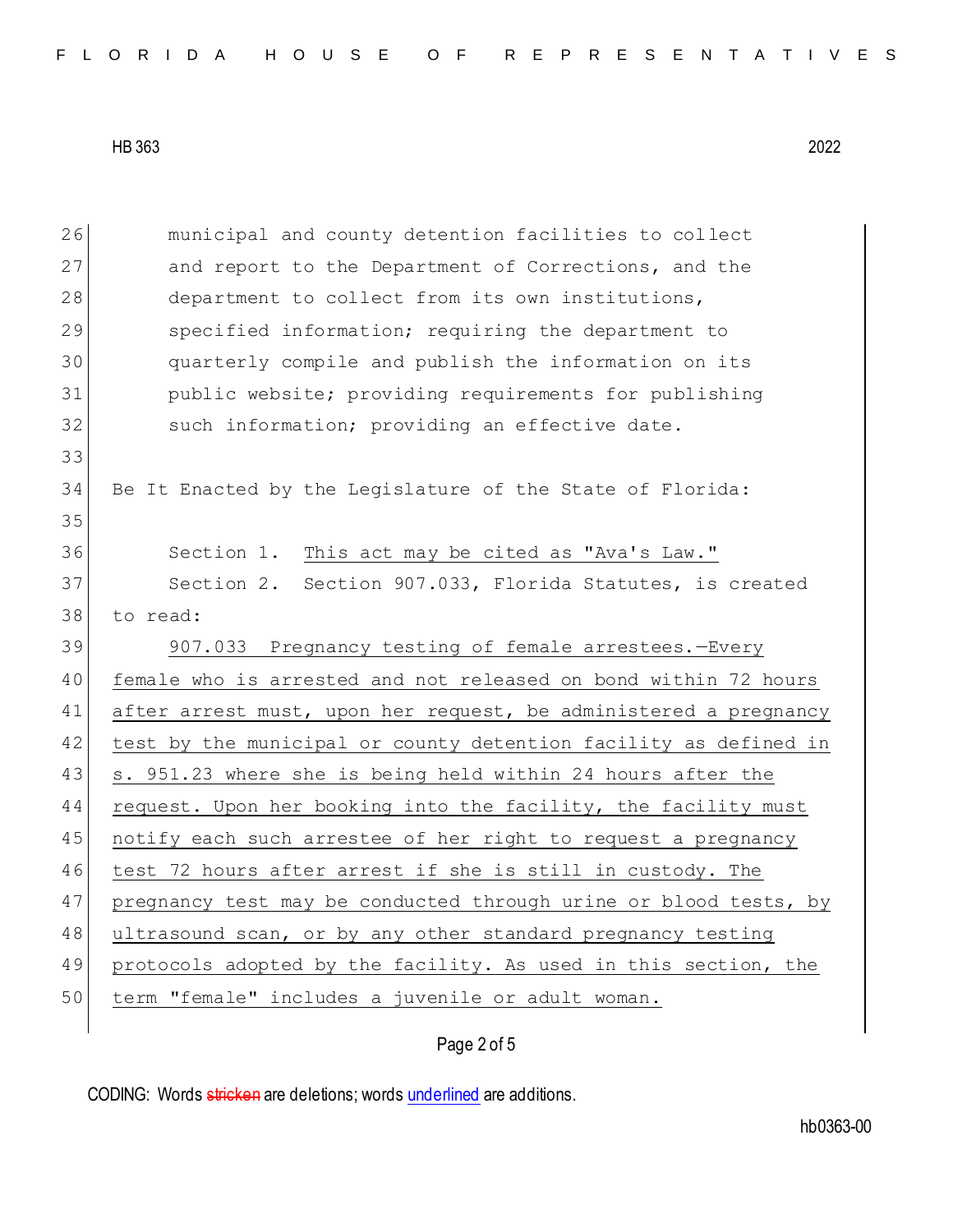| 51 | Section 3. Section 925.13, Florida Statutes, is created to       |
|----|------------------------------------------------------------------|
| 52 | read:                                                            |
| 53 | 925.13 Sentence deferral for pregnant women.-                    |
| 54 | As used in this section, the term "pregnant woman"<br>(1)        |
| 55 | means a juvenile or adult woman whose pregnancy has been         |
| 56 | verified by a pregnancy test or through a medical examination    |
| 57 | conducted by a health care practitioner.                         |
| 58 | (2)<br>Notwithstanding any other law, the sentence of a          |
| 59 | pregnant woman who is convicted of a crime and sentenced to      |
| 60 | incarceration of any length must comply with all of the          |
| 61 | following requirements:                                          |
| 62 | The sentencing judge must provide a pregnant woman the<br>(a)    |
| 63 | opportunity to defer the imposed sentence until 12 weeks after   |
| 64 | delivery of the baby so that during the deferral period the      |
| 65 | pregnant woman may receive necessary health care for herself and |
| 66 | the unborn child. If the pregnancy ends at any time before the   |
| 67 | delivery of the baby, the deferral period will end 12 weeks from |
| 68 | the date the pregnancy ends. If the pregnant woman chooses not   |
| 69 | to defer her sentence, she must be incarcerated as directed by   |
| 70 | the judge.                                                       |
| 71 | The sentencing judge may order a pregnant woman whose<br>(b)     |
| 72 | sentence is deferred to comply with any of the terms and         |
| 73 | conditions specified in s. 948.03 until such time as she is      |
| 74 | incarcerated.                                                    |
| 75 | Within 10 days after the deferral period ends and the<br>(C)     |
|    | Page 3 of 5                                                      |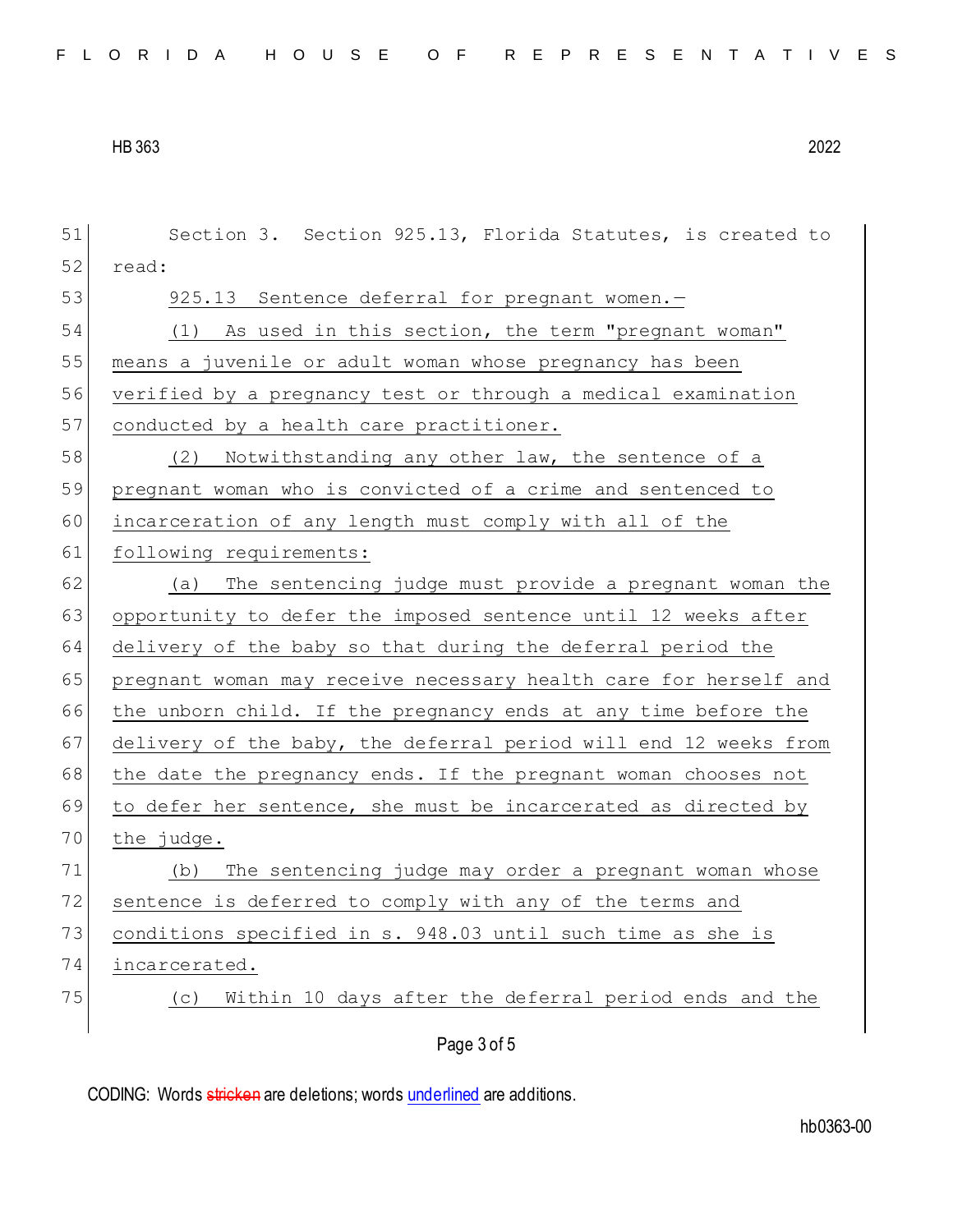| 76  | woman is incarcerated to serve the sentence, she must be offered |
|-----|------------------------------------------------------------------|
| 77  | an appropriate assessment by a licensed health care practitioner |
| 78  | or a telehealth provider as defined in s. 456.47, and, upon the  |
| 79  | request of the incarcerated woman, the licensed health care      |
| 80  | practitioner or telehealth provider shall provide a postpartum   |
| 81  | assessment, including the need for any necessary medical tests,  |
| 82  | procedures, lactation support, mental health support, or         |
| 83  | treatments associated with her postpartum condition. The         |
| 84  | Department of Corrections and municipal and county detention     |
| 85  | facilities shall develop and offer such assessments and          |
| 86  | treatments in consultation with community support organizations, |
| 87  | licensed health care practitioners, social services programs,    |
| 88  | and local and state government agencies, including nonprofit     |
|     |                                                                  |
| 89  | organizations.                                                   |
| 90  | (3) If, during the deferral period, the pregnant woman is        |
| 91  | convicted of a new crime or violates any of the conditions       |
| 92  | imposed by the sentencing judge, the judge may impose any        |
| 93  | sanction that may be imposed under s. 948.06, including an order |
| 94  | requiring the incarceration of the pregnant woman to serve the   |
| 95  | sentence for which the deferral was granted.                     |
| 96  | (4) (a) The Department of Corrections shall collect from         |
| 97  | its own institutions, and each municipal and county detention    |
| 98  | facility, as those terms are defined in s. 951.23, shall collect |
| 99  | and report to the department, all of the following information,  |
| 100 | which the department shall compile and publish quarterly on its  |

## Page 4 of 5